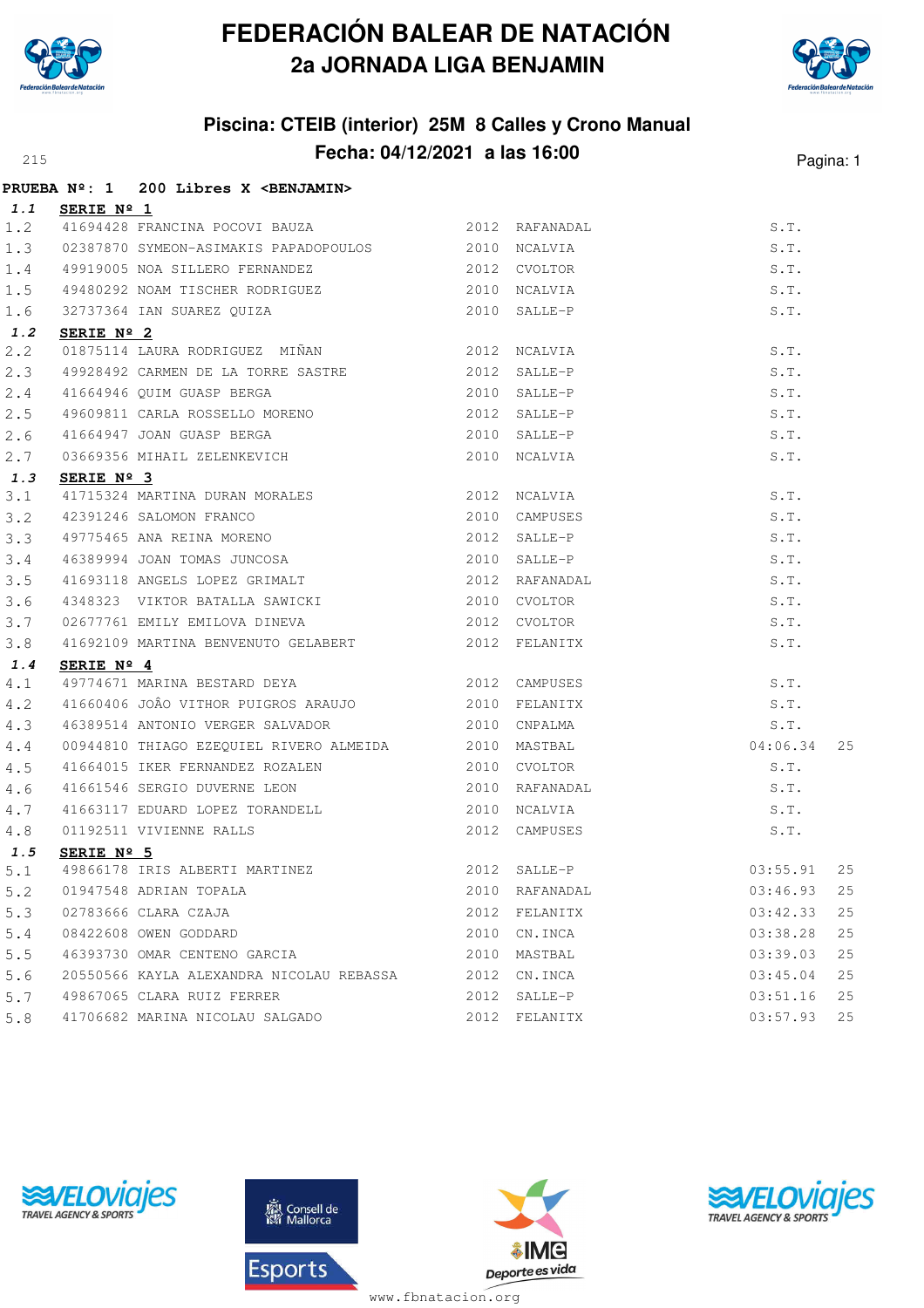



#### **Piscina: CTEIB (interior) 25M 8 Calles y Crono Manual Fecha: 04/12/2021 a las 16:00** Pagina: 2

|      |                        | PRUEBA Nº: 1 200 Libres X <benjamin></benjamin>                                                                               |      |              |                      |    |
|------|------------------------|-------------------------------------------------------------------------------------------------------------------------------|------|--------------|----------------------|----|
| 1.6  | SERIE Nº 6             |                                                                                                                               |      |              |                      |    |
| 6.1  |                        | 41697969 ANGELS AYMARA ITURRALDE VIDARTE 2012 CNPALMA                                                                         |      |              | 03:18.47             | 25 |
| 6.2  |                        | 49611567 M.VALENTINA LLORENS NICOLAU 2012 CN.INCA                                                                             |      |              | 03:17.87             | 25 |
| 6.3  |                        |                                                                                                                               |      |              | 03:15.92             | 25 |
| 6.4  |                        |                                                                                                                               |      |              | 03:14.90             | 25 |
| 6.5  |                        |                                                                                                                               |      |              | 03:15.51             | 25 |
| 6.6  |                        | 41697091 SIBIL·LA GOMEZ CAMPINS 2012 MASTBAL                                                                                  |      |              | 03:16.71             | 25 |
| 6.7  |                        | 41664344 CARLA CHAMIZO JIMENEZ 2012 CNPALMA                                                                                   |      |              | 03:17.92             | 25 |
| 6.8  |                        | 49613540 CARMEN GRANDIO GARCIA 2012 NCALVIA                                                                                   |      |              | 03:36.45             | 25 |
| 1.7  | SERIE $N^{\circ}$ 7    |                                                                                                                               |      |              |                      |    |
| 7.1  |                        | 01987683 ANATOLI MONCHILOV MIHOV 2010 NCALVIA                                                                                 |      |              | 03:12.64             | 25 |
| 7.2  |                        | 49772064 ALEJANDRO LLOMPART BARRERA 2010 SALLE-P                                                                              |      |              | 03:07.09             | 25 |
| 7.3  |                        |                                                                                                                               |      |              | 03:06.42             | 25 |
| 7.4  |                        |                                                                                                                               |      |              | 03:02.21             | 25 |
| 7.5  |                        | 49480144 ALEJANDRO LOPEZ SERRA 2010 CVOLTOR<br>46391527 VICTOR VAZQUEZ ANDRES 2010 SALLE-P                                    |      |              | 03:02.78             | 25 |
| 7.6  |                        |                                                                                                                               |      |              | 03:06.78             | 25 |
| 7.7  |                        |                                                                                                                               |      |              | 03:12.15             | 25 |
| 7.8  |                        | 46393306 MARC REUS ESPASES 2010 SALLE-P<br>01818816 MARCO RAINERI 2010 CN.INCA<br>49613468 PEDRO LE-SENNE BUJOSA 2010 CNPALMA |      |              | 03:14.67             | 25 |
| 1.8  | SERIE Nº 8             |                                                                                                                               |      |              |                      |    |
| 8.1  |                        | 41661752 ALVARO LOZANO DE SOSA MASA 600 2010 FELANITX                                                                         |      |              | 03:01.81             | 25 |
| 8.2  |                        | 49482351 CARLOS MONTALVA REBASSA $2010$ SALLE-P                                                                               |      |              | 02:54.53             | 25 |
| 8.3  |                        | 41707754 MARIA ANTONIA BURGUERA VALENS 2012 FELANITX                                                                          |      |              | 02:49.65             | 25 |
| 8.4  |                        |                                                                                                                               |      |              | 02:43.16             | 25 |
| 8.5  |                        | 42313112 TIAGO DEL PO VICA (2010) FELANITX<br>02435441 FLAVIO CORIANO (2010) 8ALLE-P                                          |      |              | 02:46.32             | 25 |
| 8.6  |                        | 49605621 PERE MAJORAL DRIOUICH 2010 SALLE-P                                                                                   |      |              | 02:49.70             | 25 |
| 8.7  |                        |                                                                                                                               |      |              | 02:56.28             | 25 |
| 8.8  |                        |                                                                                                                               |      |              | 03:02.07             | 25 |
|      | PRUEBA $N^{\circ}$ : 2 | 100 Libres X <benjamin></benjamin>                                                                                            |      |              |                      |    |
| 2.1  | SERIE Nº 9             |                                                                                                                               |      |              |                      |    |
| 9.2  |                        | 49608070 ALBERTO JAVIER PLAZA ESMERALDA 2011 MASTBAL                                                                          |      |              | S.T.                 |    |
| 9.3  |                        | 49609924 MARC CERDO SAMUELS<br>49925997 SOTÍA SAMOS METI                                                                      |      | 2011 CVOLTOR | S.T.                 |    |
| 9.4  |                        |                                                                                                                               |      |              | S.T.<br>S.T.<br>S.T. |    |
| 9.5  |                        |                                                                                                                               |      |              |                      |    |
| 9.6  |                        | 54626330 VERA TRUJILLO GOMEZ                                                                                                  |      | 2013 MASTBAL | S.T.                 |    |
| 2.2  | SERIE Nº 10            |                                                                                                                               |      |              |                      |    |
| 10.2 |                        | 49868230 EMMA SANCHEZ SILVA                                                                                                   |      | 2013 NCALVIA | S.T.                 |    |
| 10.3 |                        | 52033728 SARA MAJORAL DRIOUICH                                                                                                | 2013 | SALLE-P      | S.T.                 |    |
| 10.4 |                        | 49920813 ADRIANA POZOS SANTANA                                                                                                | 2013 | CN.INCA      | S.T.                 |    |
| 10.5 |                        | 49868463 AMALIA SALVA GALMÉS                                                                                                  | 2013 | SALLE-P      | S.T.                 |    |





10.6 52034021 JOANA REYES GOMILA 2013 CNPALMA S.T. 10.7 49920895 CATALINA CAPO FERRER 2013 SALLE-P S.T.



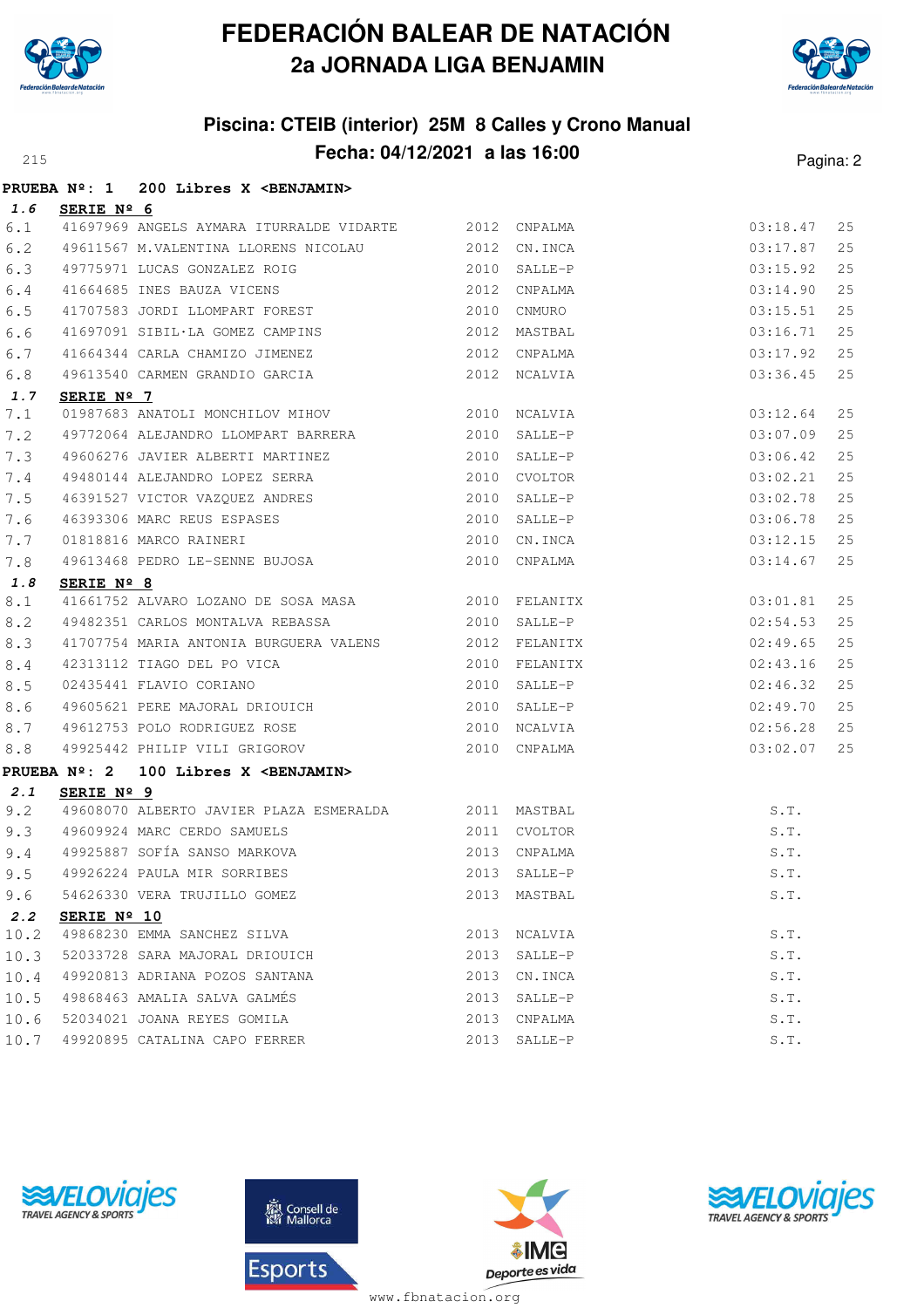



#### **Piscina: CTEIB (interior) 25M 8 Calles y Crono Manual Fecha: 04/12/2021 a las 16:00** Pagina: 3

|              |                      | PRUEBA Nº: 2 100 Libres X < BENJAMIN>                                                                       |              |               |                      |    |
|--------------|----------------------|-------------------------------------------------------------------------------------------------------------|--------------|---------------|----------------------|----|
| 2.3          | SERIE Nº 11          |                                                                                                             |              |               |                      |    |
| 11.1         |                      | 54622230 TONINA SEGURA BUADES 2013 CN.INCA                                                                  |              |               | S.T.                 |    |
| 11.2         |                      | 31022201 11.<br>49776594 ALEXIA BLAS HERNANDEZ                                                              | 2013 CVOLTOR |               | $S.T.$<br>$02:12.38$ |    |
| 11.3         |                      | 24523577 DANIELA DURAN MARIN 2013 CAMPUSES                                                                  |              |               |                      | 25 |
| 11.4         |                      | 49926355 JOAN CASTELL CORTES 2011 MASTBAL                                                                   |              |               | 02:04.80             | 25 |
| 11.5         |                      |                                                                                                             |              |               | 02:07.00             | 25 |
| 11.6         |                      | 49866694 DANIELA ROSSELLO MORENO                                                                            | 2013 SALLE-P |               | S.T.                 |    |
| 11.7         |                      | 49867186 LAURA GARCÍA GELABERT 2013 CN.INCA                                                                 |              |               | S.T.                 |    |
| 11.8         |                      | 49777178 SIMON VENTAYOL CARRASCO 2011 SALLE-P                                                               |              |               | S.T.                 |    |
| 2.4          | SERIE $N^{\circ}$ 12 |                                                                                                             |              |               |                      |    |
| 12.1         |                      | <b>SERIE Nº 12</b><br>49922386 JULIA ACEITON BUELE 2013 CVOLTOR<br>05992775 MARC PRATS AMOROS 2011 CAMPUSES |              |               | 02:01.38             | 25 |
| 12.2         |                      |                                                                                                             |              | 2011 CAMPUSES | 01:51.93             | 25 |
| 12.3         |                      | 49777779 MARIA ANTONIA RODRIGUEZ ROSE 2013 NCALVIA                                                          |              |               | 01:51.61             | 25 |
| 12.4         |                      | 03163070 DOA RESHATOVA RASHIDOVA 2013 CVOLTOR                                                               |              |               | 01:40.75             | 25 |
| 12.5         |                      |                                                                                                             |              |               | 01:50.02             | 25 |
| 12.6         |                      | 49926609 ARIADNA CALIZ HUERTAS 2013 NCALVIA                                                                 |              |               | 01:51.87             | 25 |
| 12.7         |                      | 41696593 PAULA FERNANDEZ ROSSELLÓ 2013 CNPALMA                                                              |              |               | 01:57.15             | 25 |
| 12.8         |                      | 49922556 CLAUDIA MONTALVA REBASSA 2013 SALLE-P                                                              |              |               | 02:01.39             | 25 |
| 2.5          | SERIE Nº 13          |                                                                                                             |              |               | 01:33.60             | 25 |
| 13.1<br>13.2 |                      |                                                                                                             |              |               | 01:31.87             | 25 |
| 13.3         |                      | 49928386 DANIEL SANTHA FERENCZI 2011 SALLE-P                                                                |              |               | 01:31.12             | 25 |
| 13.4         |                      | 49614533 JON LUMBRERAS ROJO                                                                                 |              | 2011 SALLE-P  | 01:26.42             | 25 |
| 13.5         |                      |                                                                                                             |              | 2011 CAMPUSES | 01:27.36             | 25 |
| 13.6         |                      | 41662426 IAGO JIBAJA COSTA<br>49925735 JAIME CAZORLA MIR                                                    |              | 2011 SALLE-P  | 01:31.77             | 25 |
| 13.7         |                      | 49772322 GERARD TORRES GINER 2011 SALLE-P                                                                   |              |               | 01:33.06             | 25 |
| 13.8         |                      | 55234238 AGUSTIN GONZALEZ PEÑA $2011$ SALLE-P                                                               |              |               | 01:35.24             | 25 |
| 2.6          | SERIE Nº 14          |                                                                                                             |              |               |                      |    |
| 14.1         |                      | 41663479 ALEJANDRO SIMBAÑA CALERO 2011 CNPALMA                                                              |              |               | 01:24.81             | 25 |
| 14.2         |                      | 49779415 ERIC ALEGRET PASTOR 2011 SALLE-P                                                                   |              |               | 01:23.56             | 25 |
| 14.3         |                      | 49866867 POL SANCHEZ HERNANDEZ 2011 SALLE-P                                                                 |              |               | 01:20.84             | 25 |
| 14.4         |                      | 46397968 OLIVER SANTOS VILLALONGA 2011 CNPALMA                                                              |              |               | 01:17.27             | 25 |
|              |                      |                                                                                                             |              |               |                      |    |
| 14.6         |                      | 49611941 PAU BAÑOS VERA                                                                                     |              | 2011 CAMPUSES | 01:22.23             | 25 |
|              |                      | 14.7 49777177 MATEO VENTAYOL CARRASCO                                                                       |              | 2011 SALLE-P  | 01:23.92             | 25 |
|              |                      | 14.8 49771248 XAVIER COLOM CARRERES                                                                         |              | 2011 CVOLTOR  | 01:25.15             | 25 |
|              |                      | PRUEBA Nº: 3 100 Espalda X < BENJAMIN>                                                                      |              |               |                      |    |
| 3.1          | SERIE Nº 15          |                                                                                                             |              |               |                      |    |
| 15.2         |                      | 01192511 VIVIENNE RALLS                                                                                     |              | 2012 CAMPUSES | S.T.                 |    |
|              |                      | 15.3 42391246 SALOMON FRANCO                                                                                |              | 2010 CAMPUSES | S.T.                 |    |
|              |                      | 15.4 46393730 OMAR CENTENO GARCIA                                                                           |              | 2010 MASTBAL  | S.T.                 |    |
| 15.5         |                      | 4348323 VIKTOR BATALLA SAWICKI                                                                              |              | 2010 CVOLTOR  | S.T.                 |    |
| 15.6         |                      | 49480292 NOAM TISCHER RODRIGUEZ                                                                             |              | 2010 NCALVIA  | S.T.                 |    |
| 15.7         |                      | 49609811 CARLA ROSSELLO MORENO                                                                              |              | 2012 SALLE-P  | S.T.                 |    |







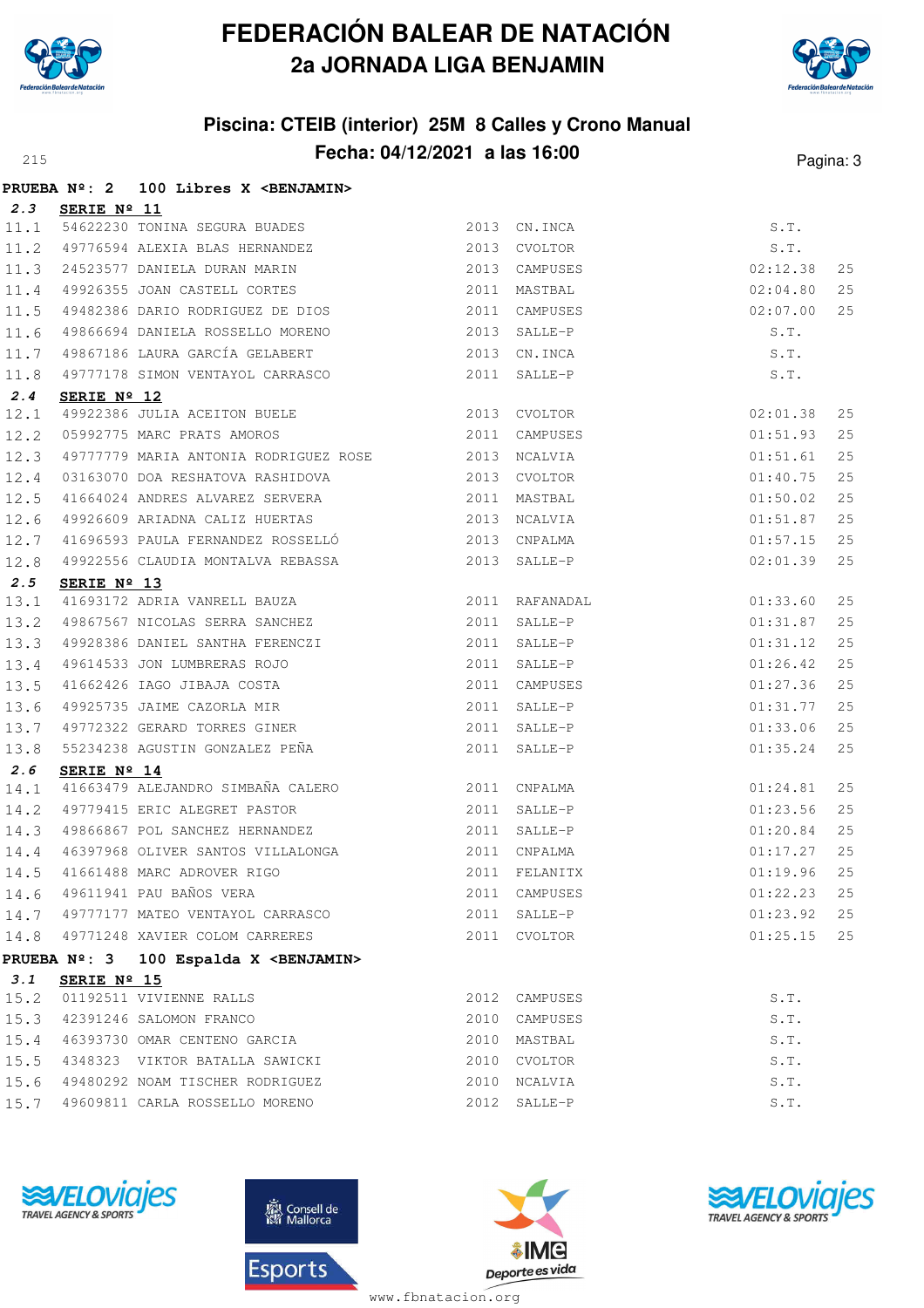



#### **Piscina: CTEIB (interior) 25M 8 Calles y Crono Manual Fecha: 04/12/2021 a las 16:00**<sup>215</sup> Pagina: 4

|      |                      | PRUEBA Nº: 3 100 Espalda X <benjamin></benjamin>                                                                                                                                                                                                     |                                                                                                                                    |          |      |
|------|----------------------|------------------------------------------------------------------------------------------------------------------------------------------------------------------------------------------------------------------------------------------------------|------------------------------------------------------------------------------------------------------------------------------------|----------|------|
|      | 3.2 SERIE Nº 16      |                                                                                                                                                                                                                                                      |                                                                                                                                    |          |      |
|      |                      | 16.2 46389514 ANTONIO VERGER SALVADOR 2010 CNPALMA                                                                                                                                                                                                   |                                                                                                                                    |          |      |
|      |                      | 16.2 <b>3EALE N-10</b><br>16.2 46389514 ANTONIO VERGER SALVADOR<br>16.3 49774671 MARINA BESTARD DEYA<br>16.4 00944810 THIAGO EZEQUIEL RIVERO ALMEIDA<br>16.5 01875114 LAURA RODRIGUEZ MIÑAN<br>16.5 01875114 LAURA RODRIGUEZ MIÑAN<br>16.6 4991      |                                                                                                                                    |          |      |
|      |                      |                                                                                                                                                                                                                                                      |                                                                                                                                    |          |      |
|      |                      |                                                                                                                                                                                                                                                      |                                                                                                                                    |          |      |
|      |                      |                                                                                                                                                                                                                                                      |                                                                                                                                    |          |      |
|      |                      | 16.7 41692109 MARTINA BENVENUTO GELABERT 2012 FELANITX                                                                                                                                                                                               |                                                                                                                                    | S.T.     |      |
| 3.3  | SERIE $N^{\circ}$ 17 |                                                                                                                                                                                                                                                      |                                                                                                                                    |          |      |
|      |                      | 3.3 SERIE Nº 17<br>17.1 41693118 ANGELS LOPEZ GRIMALT<br>17.2 41664947 JOAN GUASP BERGA<br>17.3 03669356 MIHAIL ZELENKEVICH<br>17.4 49866178 IRIS ALBERTI MARTINEZ<br>17.5 41661546 SERGIO DUVERNE LEON<br>17.5 41661546 SERGIO DUVERNE L            |                                                                                                                                    |          |      |
|      |                      |                                                                                                                                                                                                                                                      |                                                                                                                                    |          |      |
|      |                      |                                                                                                                                                                                                                                                      |                                                                                                                                    |          |      |
|      |                      |                                                                                                                                                                                                                                                      |                                                                                                                                    |          |      |
|      |                      |                                                                                                                                                                                                                                                      |                                                                                                                                    |          |      |
|      |                      |                                                                                                                                                                                                                                                      |                                                                                                                                    |          |      |
| 17.7 |                      | 41663117 EDUARD LOPEZ TORANDELL 2010 NCALVIA                                                                                                                                                                                                         |                                                                                                                                    | S.T.     |      |
|      |                      | 17.8 41694428 FRANCINA POCOVI BAUZA 2012 RAFANADAL                                                                                                                                                                                                   |                                                                                                                                    | S.T.     |      |
| 3.4  | SERIE $N^{\circ}$ 18 |                                                                                                                                                                                                                                                      | 3 ARAUJO 2010 FELANITX<br>2010 FELANITX<br>2010 SALLE-P 3.1.<br>2012 CN.INCA S.T.<br>2012 SALLE-P S.T.<br>2012 SALLE-P S.T.<br>5.T |          |      |
|      |                      | 18.1 49775971 LUCAS GONZALEZ ROIG 2010 SALLE-P                                                                                                                                                                                                       |                                                                                                                                    |          |      |
|      |                      | 18.2 41660406 JOÂO VITHOR PUIGROS ARAUJO 2010 FELANITX                                                                                                                                                                                               |                                                                                                                                    |          |      |
|      |                      | 18.3 32737364 IAN SUAREZ QUIZA                                                                                                                                                                                                                       |                                                                                                                                    |          |      |
|      |                      | 18.4 20550566 KAYLA ALEXANDRA NICOLAU REBASSA 2012 CN.INCA                                                                                                                                                                                           |                                                                                                                                    |          |      |
|      |                      | 18.5 49775465 ANA REINA MORENO<br>18.6 41664946 QUIM GUASP BERGA<br>18.7 41664685 INES BAUZA VICENS<br>18.8 41715324 MARTINA DURAN MORALES<br>18.8 41715324 MARTINA DURAN MORALES<br>18.8 5 SERTE Nº 19                                              |                                                                                                                                    |          |      |
|      |                      |                                                                                                                                                                                                                                                      |                                                                                                                                    |          |      |
|      |                      |                                                                                                                                                                                                                                                      |                                                                                                                                    |          |      |
|      |                      |                                                                                                                                                                                                                                                      |                                                                                                                                    | S.T.     |      |
| 3.5  | SERIE Nº 19          |                                                                                                                                                                                                                                                      |                                                                                                                                    |          |      |
|      |                      | $\frac{19.1}{46393306}$ MARC REUS ESPASES 2010 SALLE-P                                                                                                                                                                                               |                                                                                                                                    |          |      |
|      |                      |                                                                                                                                                                                                                                                      |                                                                                                                                    |          |      |
|      |                      |                                                                                                                                                                                                                                                      |                                                                                                                                    |          | 25   |
|      |                      |                                                                                                                                                                                                                                                      |                                                                                                                                    |          | 25   |
|      |                      |                                                                                                                                                                                                                                                      |                                                                                                                                    |          |      |
|      |                      |                                                                                                                                                                                                                                                      |                                                                                                                                    |          |      |
|      |                      | <b>3.5 SERIE Nº 19</b><br>19.1 46393306 MARC REUS ESPASES<br>19.2 41664015 IKER FERNANDEZ ROZALEN<br>19.3 49867065 CLARA RUIZ FERRER<br>19.3 49867065 CLARA RUIZ FERRER<br>2010 CVOLTOR<br>2010 CVOLTOR<br>2012 SALLE-P<br>02:10.27 25<br>19.4 02783 |                                                                                                                                    |          |      |
|      |                      | 19.8 08151204 CHRISTIAN LANCIA                                                                                                                                                                                                                       | 2010 CVOLTOR                                                                                                                       | S.T.     |      |
| 3.6  | SERIE Nº 20          |                                                                                                                                                                                                                                                      |                                                                                                                                    |          |      |
|      |                      | 20.1 01947548 ADRIAN TOPALA                                                                                                                                                                                                                          | 2010 RAFANADAL                                                                                                                     | 01:51.40 | 25   |
| 20.2 |                      | 49613540 CARMEN GRANDIO GARCIA 2012 NCALVIA                                                                                                                                                                                                          |                                                                                                                                    | 01:48.11 | 25   |
| 20.3 |                      | 41697091 SIBIL·LA GOMEZ CAMPINS 2012 MASTBAL                                                                                                                                                                                                         |                                                                                                                                    | 01:45.80 | 25   |
| 20.4 |                      | 41664344 CARLA CHAMIZO JIMENEZ                                                                                                                                                                                                                       | 2012 CNPALMA                                                                                                                       | 01:42.00 | 25   |
| 20.5 |                      | 41697969 ANGELS AYMARA ITURRALDE VIDARTE 2012 CNPALMA                                                                                                                                                                                                |                                                                                                                                    | 01:42.40 | 25   |
| 20.6 |                      | 01818816 MARCO RAINERI                                                                                                                                                                                                                               | 2010 CN.INCA                                                                                                                       | 01:47.82 | $25$ |
| 20.7 |                      | 08422608 OWEN GODDARD                                                                                                                                                                                                                                | 2010 CN.INCA                                                                                                                       | 01:49.65 | 25   |
| 20.8 |                      | 41706682 MARINA NICOLAU SALGADO                                                                                                                                                                                                                      | 2012 FELANITX                                                                                                                      | 02:00.12 | 25   |







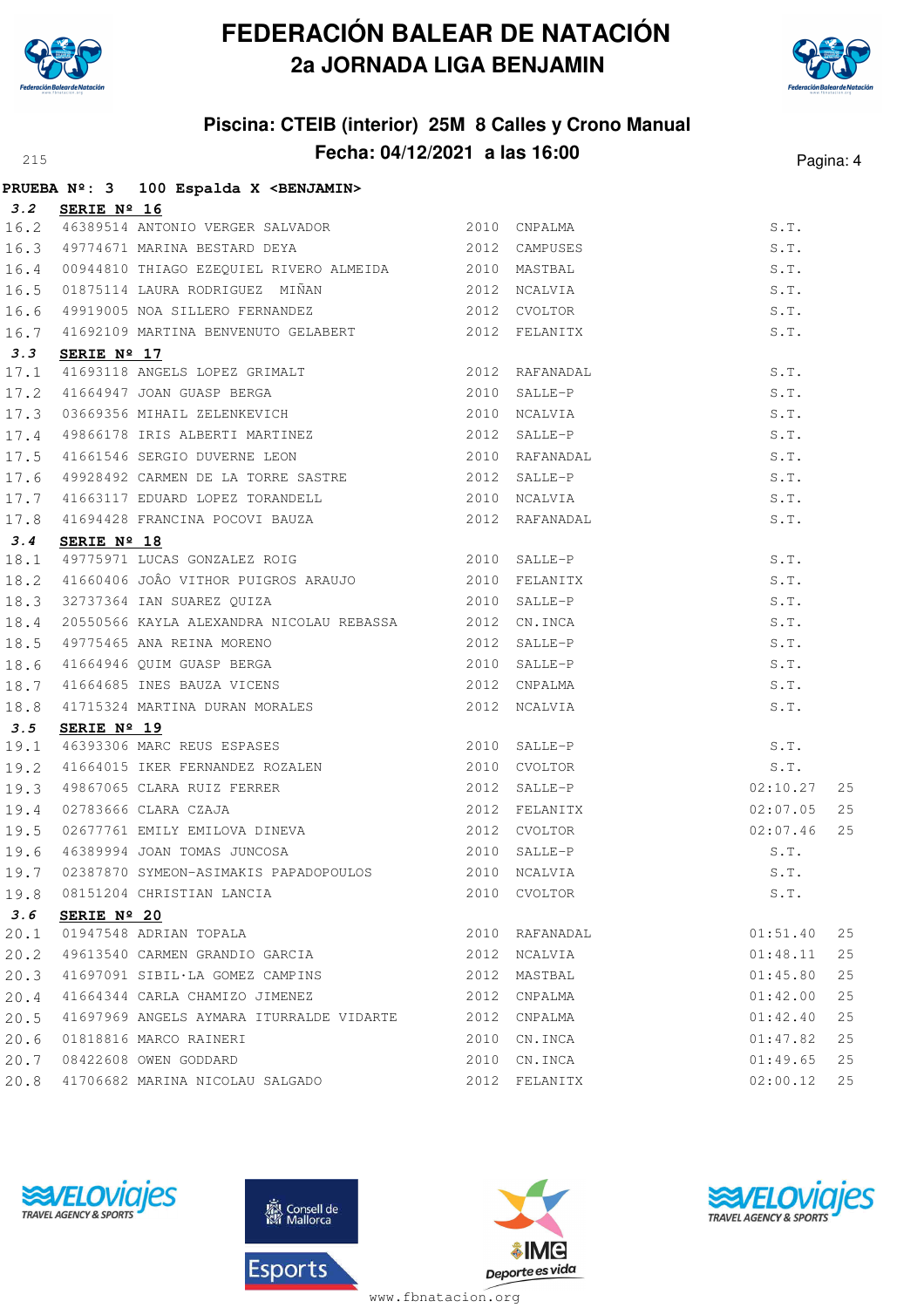



#### **Piscina: CTEIB (interior) 25M 8 Calles y Crono Manual Fecha: 04/12/2021 a las 16:00** Pagina: 5

|      |                 | PRUEBA Nº: 3 100 Espalda X < BENJAMIN>                                                                                                                                                                                               |               |          |    |
|------|-----------------|--------------------------------------------------------------------------------------------------------------------------------------------------------------------------------------------------------------------------------------|---------------|----------|----|
|      | 3.7 SERIE Nº 21 |                                                                                                                                                                                                                                      |               |          |    |
|      |                 | 21.1 41661752 ALVARO LOZANO DE SOSA MASA $2010$ FELANITX<br>21.2 49613468 PEDRO LE-SENNE BUJOSA 2010 CNPALMA                                                                                                                         |               | 01:40.65 | 25 |
|      |                 |                                                                                                                                                                                                                                      |               | 01:39.93 | 25 |
|      |                 | 21.3 01987683 ANATOLI MONCHILOV MIHOV 2010 NCALVIA<br>21.4 49925442 PHILIP VILI GRIGOROV 2010 CNPALMA                                                                                                                                |               | 01:39.31 | 25 |
|      |                 |                                                                                                                                                                                                                                      |               | 01:37.75 | 25 |
|      |                 | 21.5 49772064 ALEJANDRO LLOMPART BARRERA 2010 SALLE-P                                                                                                                                                                                |               | 01:39.30 | 25 |
|      |                 | 21.6 49606276 JAVIER ALBERTI MARTINEZ 2010 SALLE-P                                                                                                                                                                                   |               | 01:39.87 | 25 |
|      |                 |                                                                                                                                                                                                                                      |               | 01:40.61 | 25 |
|      |                 | 21.7 49611567 M.VALENTINA LLORENS NICOLAU 2012 CN.INCA<br>21.8 41707583 JORDI LLOMPART FOREST 2010 CNMURO                                                                                                                            |               | 01:41.84 | 25 |
| 3.8  | SERIE Nº 22     |                                                                                                                                                                                                                                      |               |          |    |
|      |                 |                                                                                                                                                                                                                                      |               | 01:35.06 | 25 |
|      |                 |                                                                                                                                                                                                                                      |               |          | 25 |
|      |                 |                                                                                                                                                                                                                                      |               |          | 25 |
|      |                 | 22.1 49480144 ALEJANDRO LOPEZ SERRA<br>22.2 42313112 TIAGO DEL PO VICA 2010 CVOLTOR 2010 FELANITX 01:35.06<br>22.3 46391527 VICTOR VAZQUEZ ANDRES 2010 SALLE-P 01:28.76<br>22.4 49605621 PERE MAJORAL DRIOUICH 2010 SALLE-P 01:25.81 |               |          | 25 |
|      |                 | 2010 SALLE-P<br>22.5 02435441 FLAVIO CORIANO                                                                                                                                                                                         |               | 01:28.17 | 25 |
|      |                 |                                                                                                                                                                                                                                      |               | 01:31.78 | 25 |
|      |                 | 22.6 41707754 MARIA ANTONIA BURGUERA VALENS 2012 FELANITX<br>22.7 49612753 POLO RODRIGUEZ ROSE 2010 NCALVIA<br>22.8 49482351 CARLOS MONTALVA REBASSA 2010 SALLE-P                                                                    |               | 01:33.55 | 25 |
|      |                 |                                                                                                                                                                                                                                      |               | 01:35.27 | 25 |
|      |                 | PRUEBA Nº: 4 50 Espalda X <benjamin></benjamin>                                                                                                                                                                                      |               |          |    |
|      |                 | 4.1 <b>SERIE Nº 23</b><br>23.3 49867186 LAURA GARCÍA GELABERT 2013 CN.INCA                                                                                                                                                           |               |          |    |
|      |                 |                                                                                                                                                                                                                                      |               | S.T.     |    |
|      |                 | 23.4 54622230 TONINA SEGURA BUADES 2013 CN.INCA                                                                                                                                                                                      |               | S.T.     |    |
|      |                 | 23.5 49779194 MARTA BIBILONI GARZO 2013 CNPALMA                                                                                                                                                                                      |               | S.T.     |    |
|      |                 | 23.6 49608070 ALBERTO JAVIER PLAZA ESMERALDA 2011 MASTBAL                                                                                                                                                                            |               | S.T.     |    |
| 4.2  | SERIE Nº 24     |                                                                                                                                                                                                                                      |               |          |    |
|      |                 |                                                                                                                                                                                                                                      |               | S.T.     |    |
|      |                 | 24.2 386 DARIO RODRIGUEZ DE DIOS<br>24.3 49920895 CATALINA CAPO FERRER 2013 SALLE-P                                                                                                                                                  |               | S.T.     |    |
|      |                 |                                                                                                                                                                                                                                      |               | S.T.     |    |
|      |                 |                                                                                                                                                                                                                                      |               | S.T.     |    |
|      |                 | 24.4 49866694 DANIELA ROSSELLO MORENO 2013 SALLE-P<br>24.5 49925887 SOFÍA SANSO MARKOVA 2013 CNPALMA<br>24.6 49920813 ADRIANA POZOS SANTANA 2013 CN.INCA                                                                             |               | S.T.     |    |
| 4.3  | SERIE Nº 25     |                                                                                                                                                                                                                                      |               |          |    |
|      |                 | 25.1 49777779 MARIA ANTONIA RODRIGUEZ ROSE 2013 NCALVIA<br>25.1 49777779 MARIA ANTONIA RODRIGUEZ ROSE 2013 NCALVIA (S.T. S.T. 25.2 54626330 VERA TRUJILLO GOMEZ 2013 MASTBAL                                                         |               |          |    |
|      |                 |                                                                                                                                                                                                                                      |               |          |    |
|      |                 | 25.3 52033728 SARA MAJORAL DRIOUICH                                                                                                                                                                                                  | 2013 SALLE-P  | S.T.     |    |
|      |                 | 25.4 49926224 PAULA MIR SORRIBES                                                                                                                                                                                                     | 2013 SALLE-P  | S.T.     |    |
|      |                 | 25.5 49868463 AMALIA SALVA GALMÉS                                                                                                                                                                                                    | 2013 SALLE-P  | S.T.     |    |
| 25.6 |                 | 52034021 JOANA REYES GOMILA                                                                                                                                                                                                          | 2013 CNPALMA  | S.T.     |    |
| 25.7 |                 | 24523577 DANIELA DURAN MARIN                                                                                                                                                                                                         | 2013 CAMPUSES | S.T.     |    |
|      |                 | 25.8 49868230 EMMA SANCHEZ SILVA                                                                                                                                                                                                     | 2013 NCALVIA  | S.T.     |    |